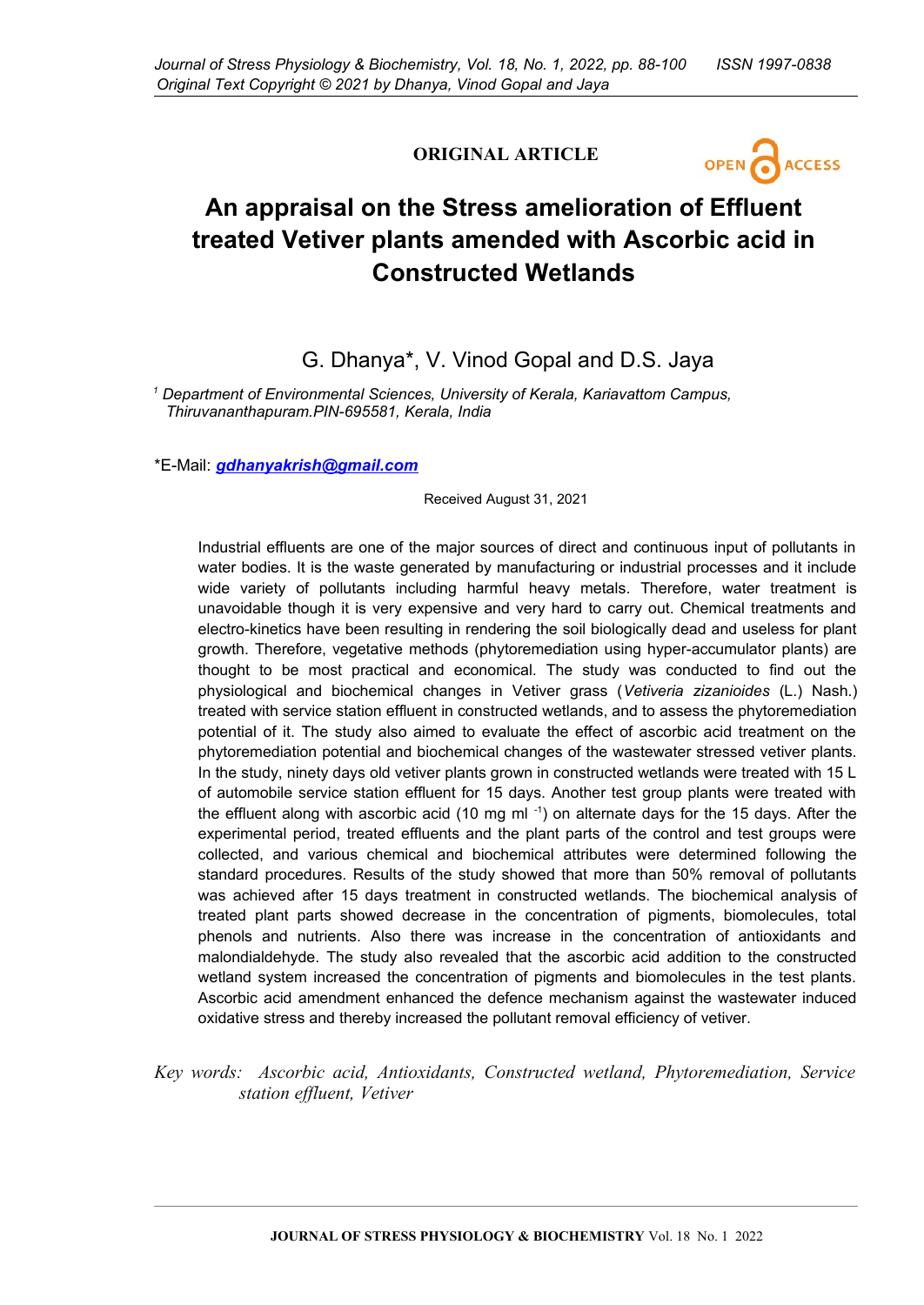Water pollution is a major global problem which requires ongoing evaluation and revision of water resource policy. It has been suggested that it is the leading worldwide cause of deaths and diseases and that it accounts for the deaths of more than 14,000 people daily (West, 2006). Major categories of water pollutants include disease causing organisms, dead organic material, heavy metals, organic chemicals, oil and grease, acids, sediment, heat and radioactivity. Ever-increasing population with industrialization has resulted into an uncontrollable growth of vehicular population. Automobile service and repair shops are the largest small quantity generators of hazardous waste. The most dangerous waste commonly created in autorepair shops is from the solvents used to clean parts. Many of the chemicals that make up the solvents are extremely dangerous to human and the environment (Imevbore and Adeyemi, 1981). The discharge of automobile service station wastewater has been identified as one of the most concerned pollution sources even in rural areas of the world.

Phytoremediation is one of the attractive alternatives to chemical method for the clean-up of the contaminated water or soil. Root zone (constructed wetland) technology is one of the emerging and acceptable technologies in phytoremediation because it can effectively remove all most all types of pollutants from waste waters without harming the environment. It is based on the principle of attached growth biological reactors similar to conventional trickling filters with a combination of aerobic and anaerobic zones created around plant roots. A wide variety of microorganisms present in the root-zone of the plants results in efficient degradation of organics (Anonymous, 2009).

Oxidative stress results from an imbalance between the activities of pro-oxidants over antioxidants and might lead to oxidative damage. Sensitive and reliable biomarkers are therefore used to determine if there is evidence of significant contaminant exposures and are resulting in adverse effects on physiological and biochemical functions. Various experimental studies using vetiver plants in contaminated soils showed it as one of the very effective plants for phytoremediation

(Truong *et al.*, 2000; Dhanya and Jaya, 2011). The present study aims to evaluate the physio-biochemical changes in Vetiver grass (*Vetiveria zizanioides* (L.) Nash.) in the root zone system treated with service station effluent, and to assess the effect of amending ascorbic acid to the effluent treated plants

# **MATERIALS AND METHODS**

#### **Plant material**

Vetiver plants (*Vetiveria zizanioides* L. Nash) were collected from the medicinal garden in the Kariavattom Campus, University of Kerala in Thiruvananthapuram district, Kerala state. The vetiver plants were removed from the propagating soil and surface sterilized with distilled water to remove any adhering soil. Then the tops and roots of the Vetiver sprouts were pruned to 10 cm and 5 cm respectively.

#### **Effluent used for the Experimental study**

The crude effluent was collected from a private automobile service station in Thiruvananthapuram district, Kerala.

#### **Experimental Design**

The wetlands were constructed (UN-HABITAT, 2008) in plastic tanks having 50 litres capacity and with drainage facility. The tap water was poured into the tanks so that the water column was 10 cm above the soil bed and kept for 1 week for acclimatization. Then drained out all the water from the tanks and six clumps of vetiver grass (*Vetiveria zizanioides* L. Nash) were planted in each tank and were maintained in the controlled condition for growth. All the plants were watered daily with sufficient amounts of tap water for growth and acclimatization. After one month growth, the tanks were loaded with tap water until the water level was 10 cm higher than the soil surface to create a constructed wetland (CW) system.

The vetiver plants were allowed to grow under controlled conditions for 90 days then the experimental plants were divided into four groups (C1, C2, T1, and T2). C1 is the control group treated with tap water (15L), C2 is the ascorbic acid (AA) control (15L tap water + 100 mg ascorbic acid in 10mL Distilled water on alternate days for the last 15 days), T1 is the test group 1 (15L of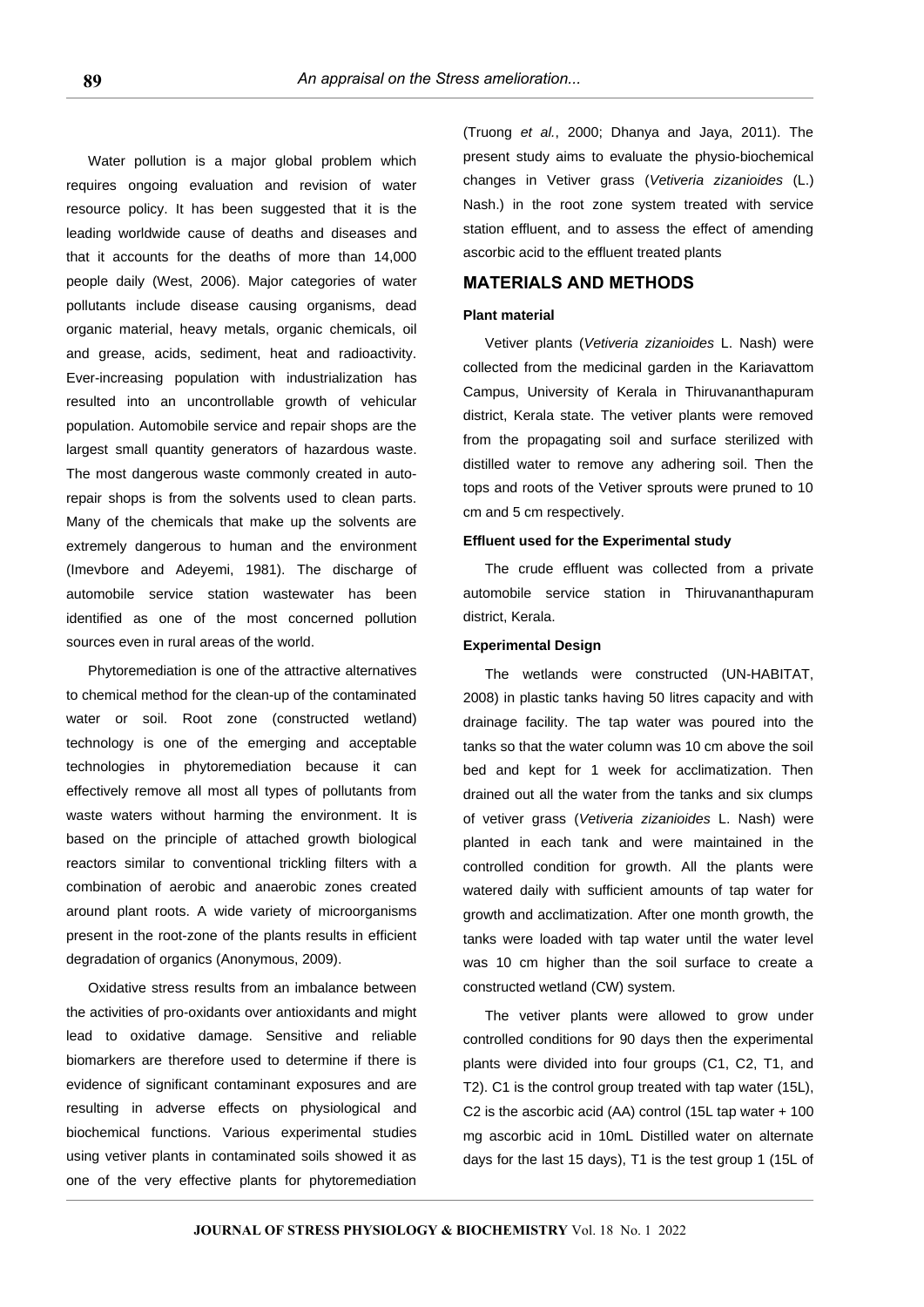automobile service station effluent) and T2 is the test group 2 (15L of automobile service station effluent+100mg ascorbic acid in 10mL Distilled water). The experimental plants and their replicates were maintained at controlled conditions for the next 15 days. The total experimental duration was for 105 days. The experimental design is given in Table I.

At the end of the experimental period, the treated effluents from the tanks were collected in sampling bottles and the selected chemical parameters were analyzed. The entire study group plants were uprooted and washed carefully with distilled water to remove any dust and soil adhered on the plants. The plant height and root length were measured. The total wet biomass of different experimental group plants was also determined immediately. Then the plant parts (leaves and roots) of the different test group plants were separated and the fresh samples were used for the estimation of pigments, biomolecules, proline, ascorbic acid, glutathione, phenol, malondialdehyde and total free amino acids. The oven dried plant materials were used for the analysis of nutrients such as total nitrogen, phosphorous, sodium, and potassium.

#### **Methodology**

The various chemical attributes of the effluent before and after treatment were analyzed following the procedures in APHA (2012) and by Trivedy and Goel (1998). The biochemical parameters of plants were determined following the standard procedures by Sadasivan and Manikam (1996) and by Gupta (1999). All the bio-chemicals and chemicals used for the estimations were of analytical grade.

The major pigments such as **Chlorophylls and Carotenoids** in the leaves are extracted with acetone and the concentration was measured spectrophotometrically (U.V Visible Spectrophotometer M 118) and expressed in mg/g fw (fresh weight). Total protein content (mg/g fw.) was determined by Lowry's methods and extraction was carried out in phosphate buffer and the supernatant then treated with NaOH, alkaline CuSO4 and Folin-Ciocalteau reagent and measured the absorbance at 660 nm wave length in the spectrophotometer. Total **carbohydrate** was analysed by Anthrone method, tissues were hydrolysed with HCl in water bath and then neutralized with solid sodium carbonate. The diluted supernatant was treated with anthrone reagent and heated in a boiling water bath. After rapid cooling the absorbance was measured at 630nm wavelength in the spectrophotometer. **Proline** estimation was done from tissue homogenate in aqueous sulphosalicylic acid and treated with glacial acetic acid and acid ninhydrin. After boiling and rapid cooling, proline was extracted with toluene and the absorbance of the toluene layer was measured at 520 nm in the spectrophotometer. For the estimation of the total **ascorbic acid** content, the tissues were homogenized in oxalic acid and the brominated supernatant was diluted and treated with oxalic acid, DNPH (2,4 Dinitrophenyl Hydrazine reagent) and thiourea. The incubated mixture was then treated with H2SO4 and from the absorbance taken at 540 nm wavelength in the spectrophotometer (Sadasivan and Manikam, 1996).

**Total phenol** content was estimated by treating the ethanolic extract with Folin's reagent and  $Na<sub>2</sub>CO<sub>3</sub>$ . Then measured the absorbance after 1 minute incubation in boiling water at 650 nm wave length in the spectrophotometer. The **total free amino acids** were determined from the ethanolic extract of the tissue by treating it with ninhydrin and distilled water followed by 20 minutes incubation in a boiling water bath and mixed with diluent (water and n-propanol in 1:1 ratio). After 15 minutes, measured the absorbance at 570 nm. For the estimation of malondialdehyde (MDA) content, the fresh tissues were homogenized in tris-HCl buffer and the supernatant was treated with TCA-TBA-HCl reagent and boiled. Then cooled quickly and the absorbance of the supernatant was measured spectrophotometrically at 535 nm. For the estimation **of reduced glutathione** content, the extraction was made in meta-phosphoric acid and the supernatant was treated with 150mM phosphate buffer (pH:7.4) containing 5mM EDTA and 0.5mL 6mM DTNB [5-5'-dithiobis-(2-nitro-benzoic acid)] and measured the absorbance at 412nm wavelength in the spectrophotometer (Sadasivan and Manikam, 1996).

Total nitrogen of the plant samples was determined by Micro-kjeldahl method (Gupta (1999). The dried, ground plant materials were treated with con:  $H_2SO_4$  and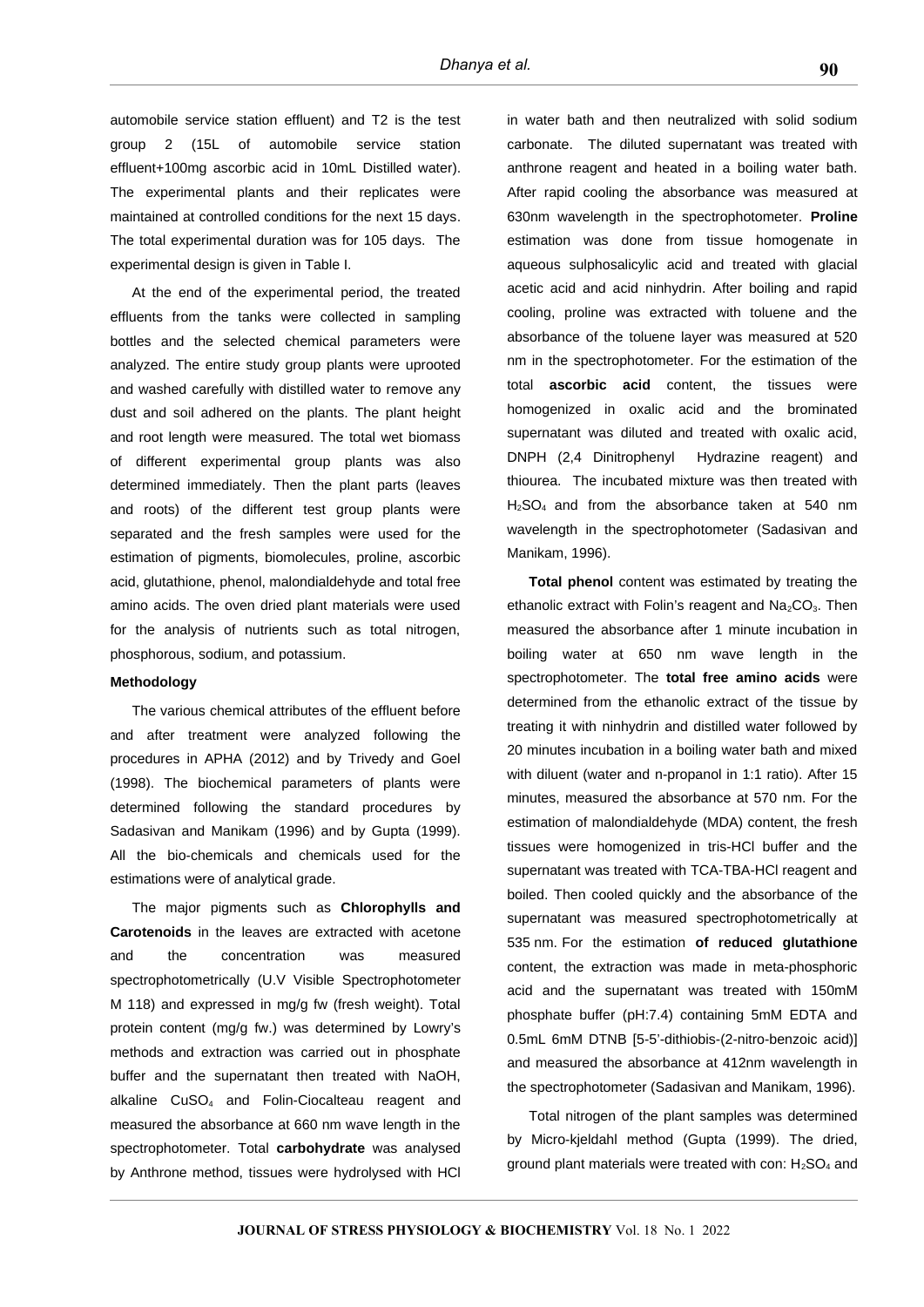digestion catalyst (1g  $CuSO<sub>4</sub>+8g$  KSO<sub>4</sub> and 1g selenium dioxide), followed by heating for 30 minutes. Then cooled and diluted with distilled water and distillation was carried out with NaOH and collected the distillate in 5mL of boric acid cum mixed indicator solution. Then titrated the contents with HCl and noted the rapid colour change from blue to brown at the end point. Total nitrogen was calculated and expressed in mg/g dw (dry weight). For the estimation of total phosphorous content (Gupta, 1999) of the dried plant materials were treated with acid mixture (9mL  $HNO<sub>3</sub>+4mL HClO<sub>4</sub>$ ) followed by digestion. Then the digest was treated with vanadomolybdate reagent and the absorbance was measured at 420nm wavelength in the spectrophotometer. For the estimation of sodium and potassium the dried and ground plant samples were treated with  $HNO<sub>3</sub>$  and perchloric acid. After complete digestion cold digest were diluted with distilled water and the filtrate was used for the estimation of the elements in Flame photometer (ELICO Flame photometer Model, CL 361).

### **RESULTS AND DISCUSSION**

The results of the chemical characteristics of crude service station effluent before and after treatment in the constructed wetland system with vetiver plants are summarised in Table II.

#### **Effluent characteristics**

The results of analysis of raw effluent characteristics show that the values obtained for majority of the chemical parameters analysed in the crude effluent *i.e.* TDS, COD, Fe, NH4-N, Ca, Mg, Na, TOG (total oil and grease) were above the permissible standard limits for safe disposal of waste water to inland water bodies/ land as per the Indian Environmental Standards (Raman and Devotte, 2006) and EPA standards (2002). All the other parameters analysed were within the standard permissible levels. The continuous discharge of these effluents to surroundings and/ surface water will cause serious negative impacts on land or to receiving water body.

The treated effluent analysed after the experimental period showed significant changes in their chemical characteristics. The percentage reduction in total dissolved solids (TDS) was recorded as 91.73% in T1, and 96.44% in T2. This removal may be accomplished through a complicated set of internal processes including production of transportable solids by biota, vegetation, low water velocity, filtration and substrate (Reed *et al*., 1995) and processes like straining, sedimentation, impaction and interception. In addition, other removal mechanisms such as adhesion, chemical and physical adsorption, and flocculation, depending on characteristics of the particles and media are also accelerating the removal efficiency (Koottatep *et al.,* 2010).

Biological Oxygen Demand (BOD) is an important parameter which determines the degree of pollution. The results show that the BOD was reduced by 69.02% and 76.25% in raw effluent (T1) and raw effluent with ascorbic acid treatment (T2) respectively. It may be by the action of aerobic bacteria attached to the media and to the plant roots (Shivhare and Roy, 2013). The Chemical Oxygen demand (COD) values, was recorded a percentage reduction of 72.16% in T1 group, and 74.01% in T2 group. According to Zirschky (1986) and Vipat *et al.* (2008), BOD and COD associated with settleable solids in waste water is removed by sedimentation while that in colloids and soluble form is removed as a metabolic activity of microorganisms and physical and chemical interaction within the root zone/substrate. Therefore, the results showed that constructed wetland technology using vetiver grass is a very effective method of treating industrial waste waters with higher COD.

Nitrogen species are one of the important limiting nutrients and indicate organic pollution in water. The present study reveals that nitrogen concentrations in the service station effluent were reduced to a notable extent by the treatment with vetiver grass. The percentage removal of nitrate-nitrogen (NO $_3$ -N) was 75.00% & 76.47% and total nitrogen (TN) was 51.30% & 53.01% in T1 and T2 groups respectively. In the case of  $NO<sub>2</sub>$ -N, the root zone treatment with vetiver plants effectively removes all the detectable amounts from the waste waters. The ammonia-nitrogen content in the waste waters also reduced considerably by 50.94% and 52.66% in T1 and T2 groups respectively. According to Shivhare and Roy (2013) the removal of nitrogen from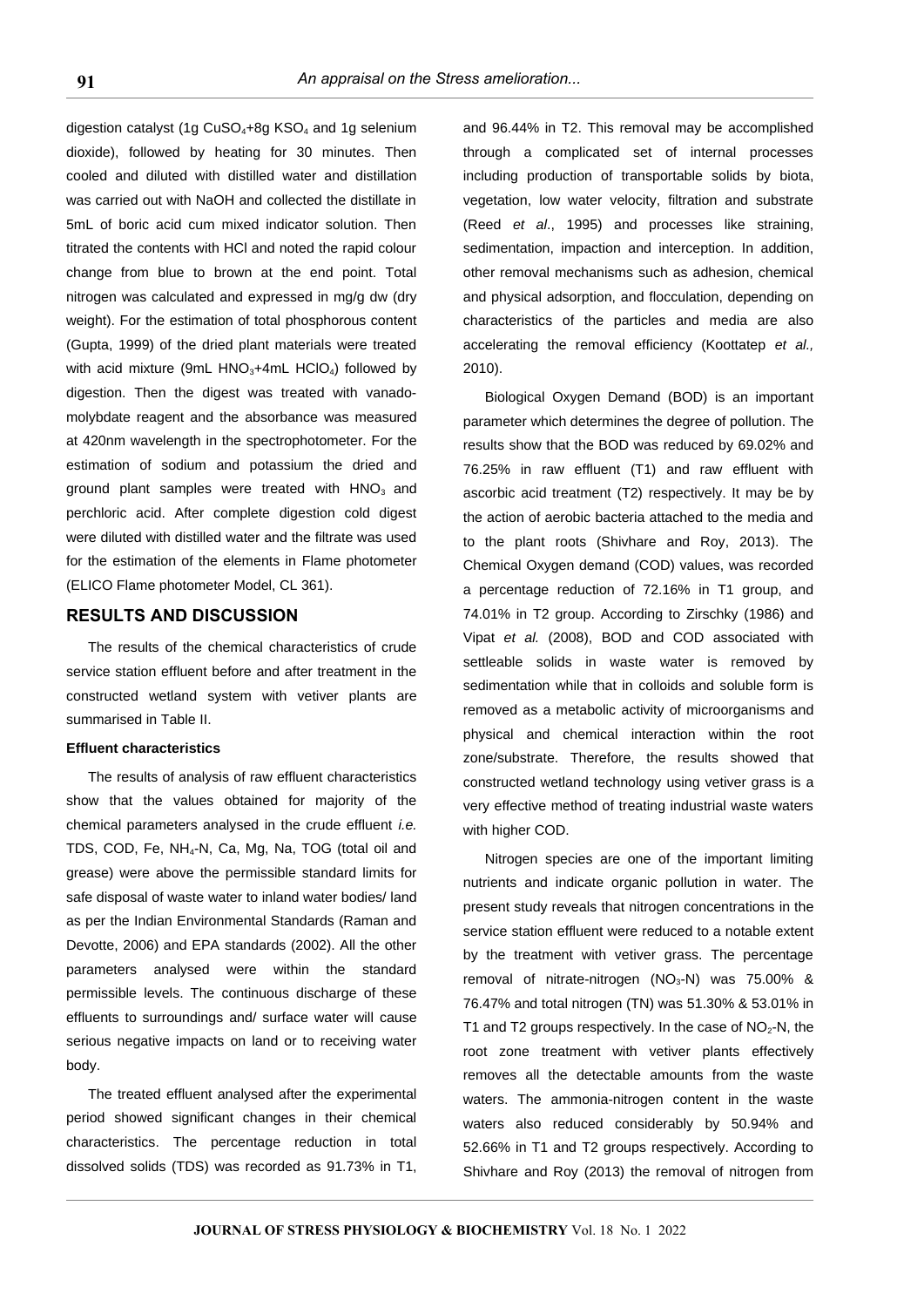constructed wetland is achieved mainly through microbial activities in the rhizosphere and rhizosplane of the plants such as ammonification, nitrification, denitrification, volatilization, adsorption, storage in sediment and waste, and direct uptake by plants (plant biomasss) and micro-organisms. While Billore *et al.* (2002) reported that about 35% of total ammonia oxidized gets converted into nitrites and the oxidized ammonia is either getting converted into nitrogen gas or consumed by plant uptake or by volatilization through aeration, but volatilization requires high pH (>11) and high DO in the system. But in constructed wetland too much alkalinity and high DO is not possible. Hence denitrification and plant uptake are the major mechanism of nitrogen (ammonia) removal in the system.

In this study other nutrients like inorganic phosphorus and total phosphorus were also found decreased in the effluent treated with vetiver grass technology. The percentage reduction was recorded for inorganic phosphorus as 63.97% and 64.78% in T1 and T2 groups respectively. And for total phosphorus the reduction was recorded as 67.79% and 68.47% respectively. Hoffman *et al*. (2011) reported that phosphorus removal can be achieved in constructed wetlands by burial adsorption and precipitation, sedimentation, exchange process between soil and overlying water column and a small amount is also taken up by plant growth. Significant quantities of phosphorus are also stored in the sediments, biota, (plants, Biofilm and fauna), detritus and in the water. In addition to these, complexation and precipitation of phosphate minerals and sorption of phosphorus (orthophosphate P) are the most important processes for phosphorus removal in wetlands.

The oil and grease are the other major pollutants in service station effluent and this study based on root zone technology shows a very significant reduction in TOG after the treatment in constructed wetland with vetiver grass. The T1 group showed 77.08% reduction and at the same time the T2 group (Ascorbic acid treated) showed 78.91% reduction in TOG content of the service station effluent. The constructed wetland with vetiver grass showed a removal efficiency of 44.92% and 46.63% for silicates from effluents in T1 and T2 groups respectively, and 63.38% and 65.01% for sulphates from T1 and T2 experimental groups respectively. The wetland bed and massive fibrous roots of vetiver plants acted as a good filter and the bacterial degradation of oil molecules also played a potential role in TOG removal Shivhare and Roy (2013).

The study also revealed that the waste waters containing chlorides, calcium and magnesium can also be treated effectively using constructed wetland technology with vetiver plants. The chloride contents in the effluent was reduced by 49.67% and 50.98% in T1 and T2 groups respectively, the Ca content by 60.48% and 62.02% in T1 and T2 groups respectively, and the Mg contents were reduced by 61.48% and 62.46% in T1 and T2 groups respectively. In the case of sodium and potassium contents, the constructed wetland system with vetiver grass showed a percentage removal efficiency of 60.78% and 62.19% in T1 and T2 groups respectively, and 58.41% and 61.68% in T1 and T2 groups respectively. After the treatment period the iron content in the waste waters were reduced by 67.08% and 69.15% from T1 and T2 treated waters. The marked increase in the performance is due to the increase of root system in the vegetation that is responsible for the uptake of nutrients. Microbial action is the main process involved in the transformation and mineralisation of organic pollutants in the constructed wetlands. But either the plants or the microbes cannot exist singly in a constructed wetland system and the wetland plants and associated microbial population have critical role in removal mechanisms. The massive root system of plants provided large surface area for the proliferation of micro-organisms; thereby activated the degradation and solubility of toxicants and so the absorption by plants also increases.

# **Changes in Plant characteristics**

*Growth Parameters:* The effects of service station effluent and ascorbic acid amendment on plant growth were evaluated by examining the morphometric parameters like plant height, root length and the total wet biomass of vetiver grass in the experimental groups after they had grown for 15 days. The results are given in Table III.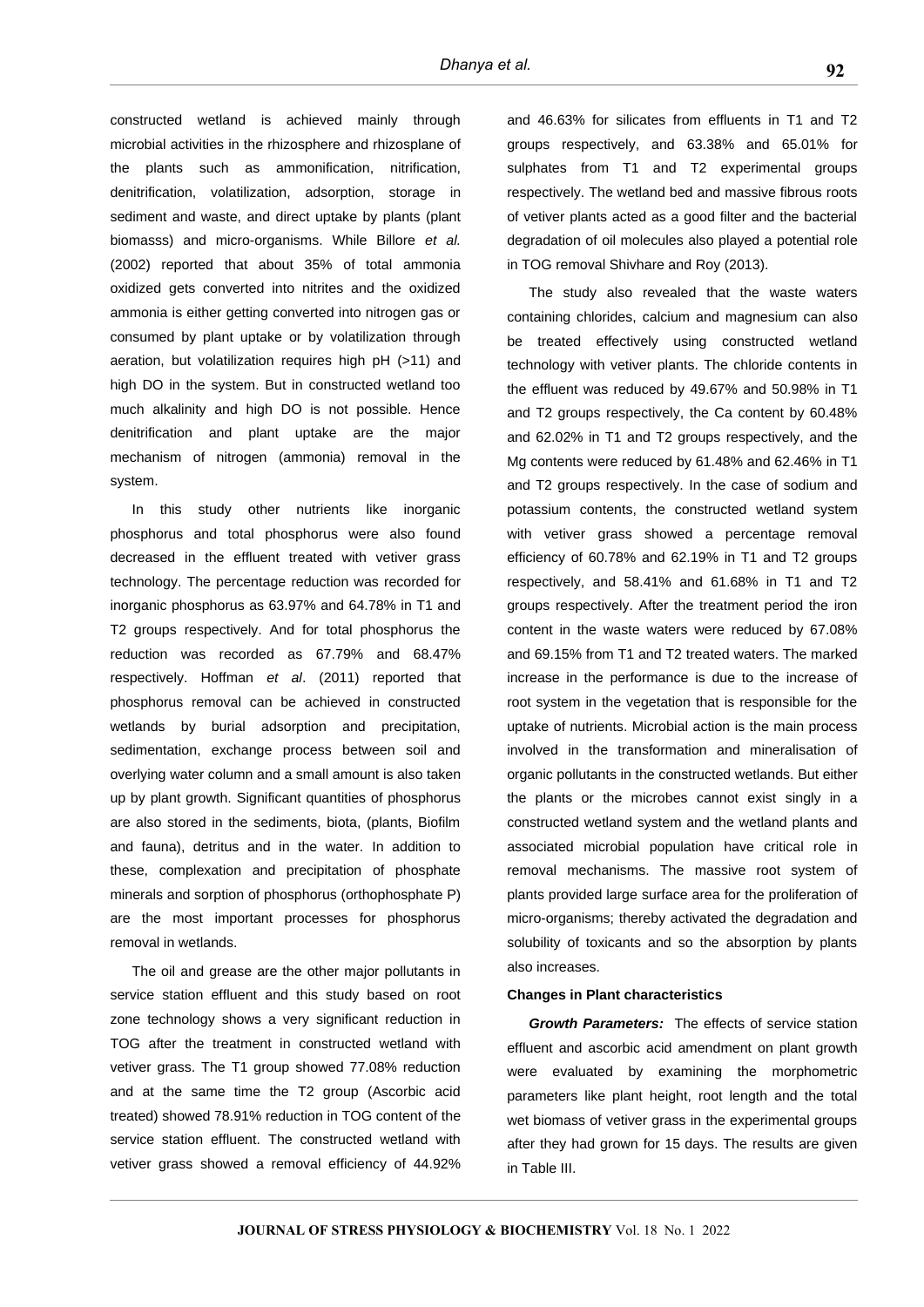The T1 plants showed comparatively reduced growth rate than the other experimental groups. Toxic chemicals or pollutants in the effluents usually lead to inhibition of biomass production and phytotoxicity both in hyperaccumulators and non-hyperaccumulators. The results also show that the ascorbic acid treated control plant (C2) showed maximum growth compared to the other experimental group plants. It was noted that the ascorbic acid amended service station effluent treated plants showed increase in total wet biomass, root length and plant height compared to that of the effluent treated groups. These results are in accordance with previous studies in cluster bean (*Cyamopsis tetragonoloba* L. Taub.) plants on cadmium toxicity and ascorbic acid treatment (Dhanya and Jaya, 2012). Accordingly the increase in these parameters by ascorbic acid treatment might be attributed to the postulation of Shaddad *et al*. (1990), who assumed that the effect of ascorbic acid on plant growth may be due to the substantial role of ascorbic acid in many metabolic and physiological processes.

*Concentration of Pigments and Biomolecules:* The changes in the concentration of pigments and biomolecules of vetiver grass after the experimental period are illustrated in Figure 1 and Figure 2 respectively. The highest concentration of photosynthetic pigment, chlorophyll (a, b and total) and the important biomolecules such as carbohydrates and proteins were reported in the ascorbic acid treated control plant (C2), and the lowest value was reported in T1 group plants treated with crude service station effluent. From the results it was also found that the T2 group plants (treated with AA along with the effluent) showed comparatively higher amounts of chlorophylls and biomolecules than that of the T1 group (treated with effluent). The significant fall in the chlorophyll content under the higher percentage of effluent concentration might have been due to inhibitory effect of toxicants of effluent on chlorophyll synthesis in exposed plants (Nagajyothi *et al*., 2009). Similar studies by Zhu *et al*. (1999) reported that exposure of toxic pollutants may result in significant inhibition of carbohydrate and protein contents in highly tolerant plants such as *Brassica juncea*. L, and roots of Barley.

In the present study decreased chlorophyll, protein and carbohydrate content in the test plants indicated the service station effluent induced reduction in the synthesis of biomolecules in vetiver, and by amending the vetiver plants with ascorbic acid resulted in higher pigment and biomolecule synthesis. Evidences suggest that ascorbic acid may play a role in the protection of plants against several environmental stresses such as heavy metal action, salinity and temperature, etc. (Khan *et al.,* 2011).

*Concentration of Nutrients***:** The changes in concentration of important macronutrients such as total nitrogen, total phosphorus, sodium and potassium contents in the leaves and roots of the experimental plants after the effluent treatment period are given in Figure 3(a) and 3(b). The results show that service station effluent treated vetiver plants are with lowest nitrogen and phosphorous content. It was also found that the highest concentration of total nitrogen and total phosphorus were recorded in the ascorbic acid amended control (C2) group, and both the nutrients are higher in roots than in leaves. Compared to the T1group plants (treated with crude effluent), the T2 group (treated with AA along with the effluent) plants showed higher concentration of the nitrogen and phosphorus contents. The ascorbic acid addition promoted the plants to absorb sufficient amounts of both N and P from the effluent in constructed wetland ecosystem and improved the growth of the vetiver plants.

The concentration of sodium and potassium were found highest in T2 plant parts (treated with ascorbic acid along with the effluent), and the roots recorded highest concentration. The lowest concentration of Na and K was recorded in control group (C1). The application of the antioxidant ascorbic acid increased the ability of the vetiver plants in absorbing nutrients from the wetland ecosystem. Similar studies by Tarraf *et al.* (1999) and Talaat (2003) also reported that plants treated with ascorbic acid showed increase in the growth parameters, photosynthesis and macronutrient (N, P, K) accumulation in plants.

#### **Lipid Peroxidation:**

Lipid peroxidative changes were determined by measuring the malondialdehyde (MDA) content (**Fig.4**),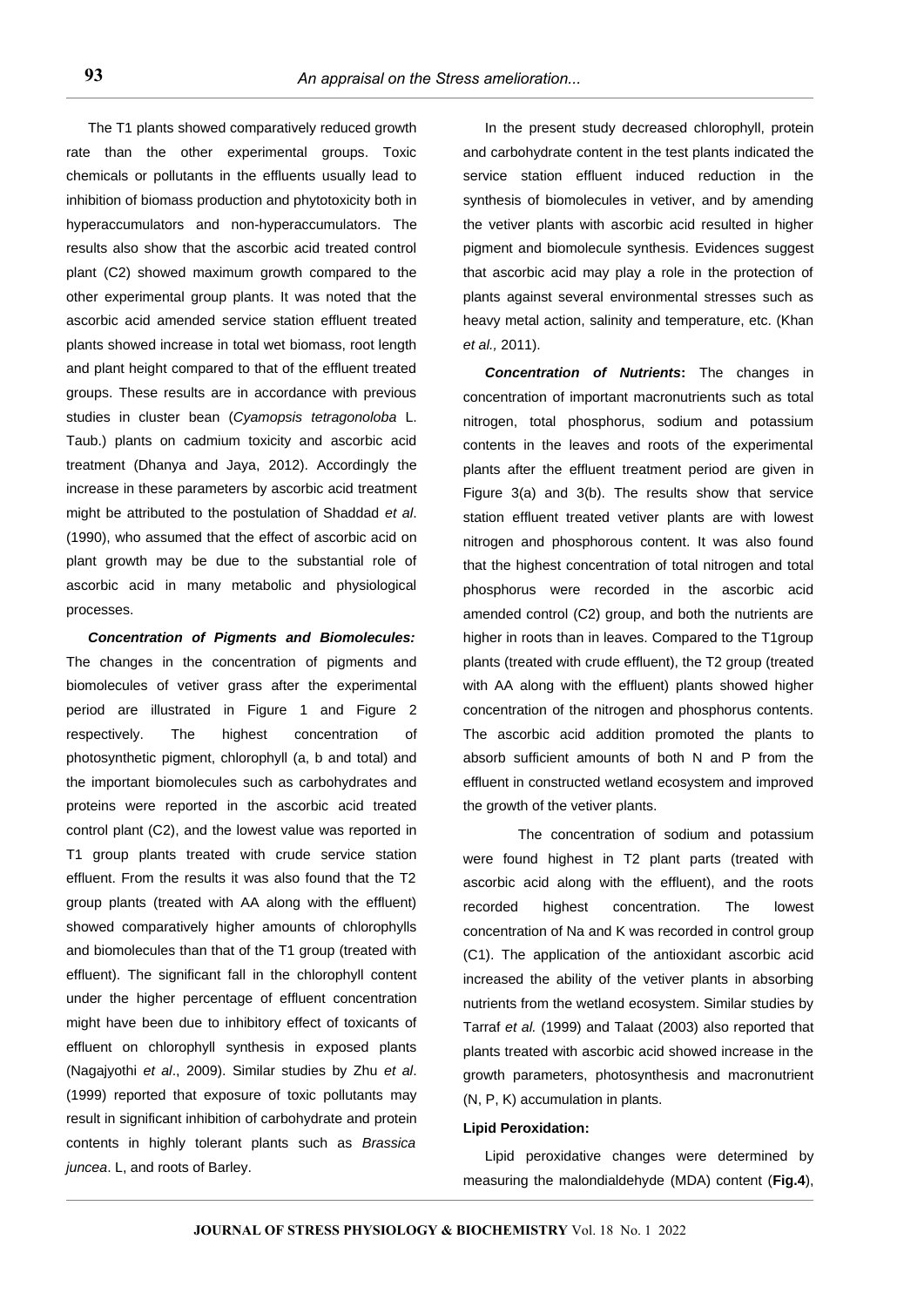a product of lipid peroxidation, has often been considered an indicator of oxidative damage (Meloni *et al.,* 2003). The MDA content was found highest in T1 group plants (treated with crude service station effluent) followed by T2, C1 and C2. High accumulation of MDA often indicates severe lipid peroxidation (Dietz *et al*., 1999). A variety of toxic oxygen species (superoxide, hydrogen peroxide, hydroxyl radicals etc.) are produced in plants exposed to severe soil conditions and other stresses. The amendment of ascorbic acid to effluent treated plants (T2) decreased the MDA content in test plants and it may be due to the protective effect of ascorbic acid against the oxidative damage. Studies by Al-Hakimi and Hamada (2011) and Khan *et al*. (2011) reported that the antioxidants such as ascorbic acid and salicylic acid are very protective against the oxidative stress and an exogenous application of these antioxidants helps to alleviate the heavy metal induced stresses in plants.

#### **Concentration of Proline***:*

Proline is a proteinogenic amino acid with an exceptional conformational rigidity, and is essential for primary metabolism and a compatible solute that participate in the osmotic adjustment of plant cells being able to balance water stress. Figure 5 shows the changes in the concentration of proline in the experimental group plants. Proline has been reported to improve plant resistance to oxidative stress by scavenging ROS (namely by quenching singlet oxygen and hydroxyl radicals), increasing the activity of antioxidative enzymes and protecting them and maintaining redox homeostasis (Matysik *et al.,* 2002). The highest accumulation of proline in the T1 plants (treated with crude effluent) indicates that those plants exposed to severe stress and it enhances the stress tolerance mechanism of the vetiver plants to scavenge the ROS. Studies by Zengin and Kirbag (2007) found that under stress the proline content of the plants were increased. They also suggested that proline medicated alleviation of stress condition could substantially contributed to the tolerance of the plant.

#### **Concentration of Antioxidants:**

The effects of service station effluent and ascorbic acid amendment on the important non-enzymatic antioxidants such as carotenoids, phenol, ascorbic acid, glutathione and total free amino acid contents of the vetiver plants in various experimental group plants were studied. The results show that except the total phenol content, the other important antioxidants such as carotenoids, ascorbic acid, glutathione and total free amino acid contents were higher in T1 group plants treated with crude service station effluent, and the T2 plants (amended with ascorbic acid along with the effluent) recorded values next to T1. The highest concentrations of all non enzymatic antioxidants were estimated in the roots of all the experimental groups.

Carotenoids have been regarded as a primary nonenzymatic antioxidant defense component protecting plants from adverse effect of ROS generated under adverse condition induced oxidative stress in plants (Graham and Vance, 2003). Changes in the concentration of total carotenoids are depicted in Figure 1 and the highest concentration of carotenoids was found in T1 group plants (treated with crude service station effluent) compared to that of other groups. Carotenoids have an important protective role during photosynthesis as these molecules can quench the excited states of chlorophyll in order to avoid the production of singlet oxygen (Taiz and Zeiger, 2002). The increase in the concentration of carotenoids in the effluent treated plants is due to the stress, and it indicates the consequent oxidative damage. The addition of ascorbic acid with crude service station effluent to the T2 group plants resulted in the reduction of total carotenoids content.

The changes in the concentration of ascorbic acid and reduced glutathione content (GSH) in the experimental plants are given in Figure 6. As an antioxidant, ascorbic acid (AA) has an important role in protecting against oxidative stress (Nishikimi and Yagi, 1996) and in the present study the highest concentration of ascorbic acid in the T1 group plants indicates the effluent induced stress on plants because an increased concentration of ascorbic acid showed involvement in the detoxification and stress alleviation process (Ozturk *et al*., 2003 and Conklin, 2001). Service station effluent induces a transient loss in antioxidative capacity perhaps accompanied by a stimulation of oxidant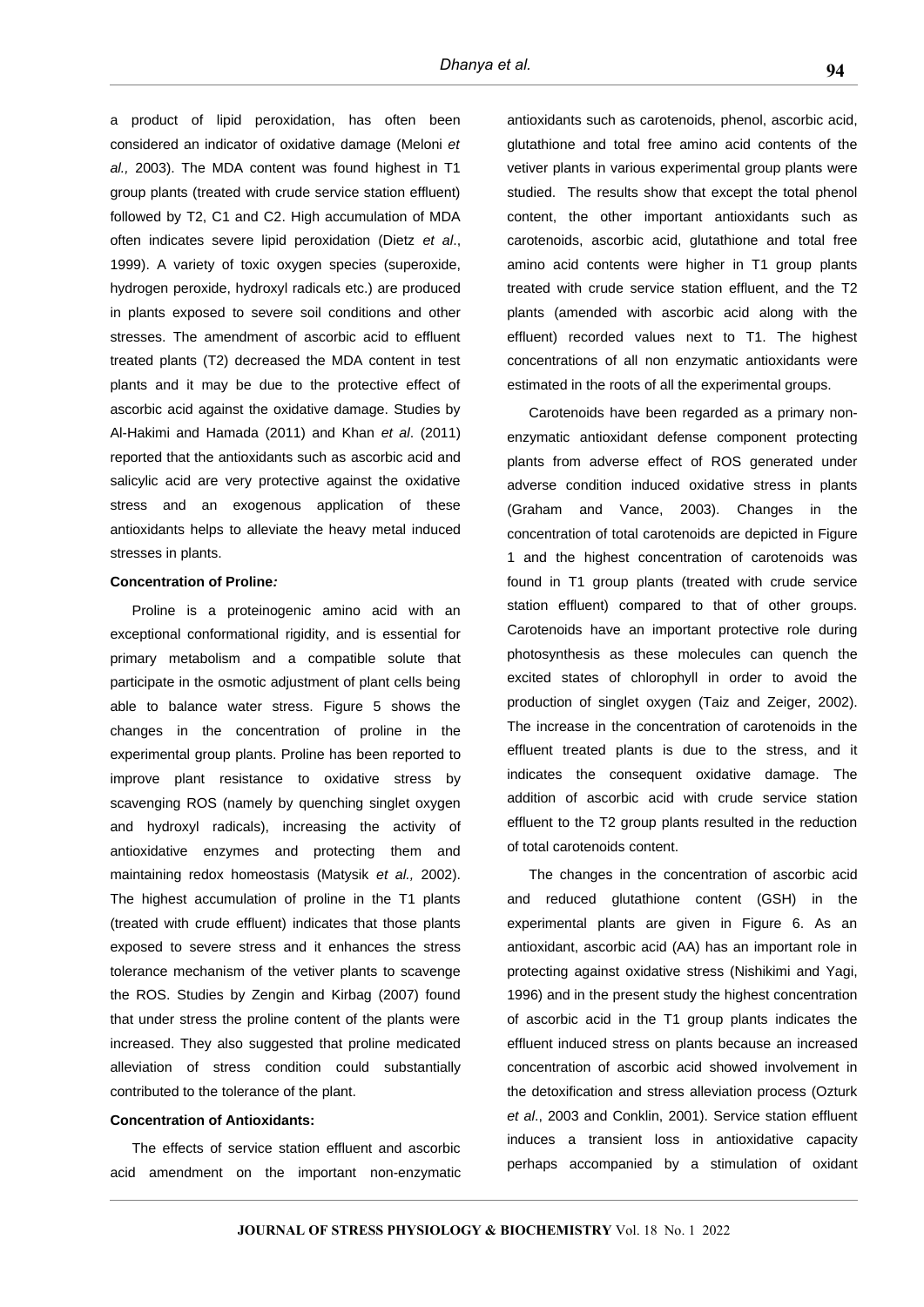producing enzymes, which results in intrinsic ascorbic acid accumulation. Ascorbic acid eliminates ROS through multiple mechanisms and also maintains membrane bound antioxidant α-tocopherol in the reduced state and indirectly eliminates  $H_2O_2$  through activity of ascorbate peroxidase (Zhang *et al.,* 2013).

The present study show that the effluent treated (T1) plants recorded more amount of reduced glutathione, and the ascorbic acid treatment reduced the GSH level in the stressed plants. Higher amounts of GSH synthesis showed higher tolerance mechanism in the plant by detoxification of ROS (Ozturk *et al*., 2003). Therefore, GSH play a significant role in various biochemical processes related to the adaptation of plants to stress full conditions by counter acting the toxic effects of heavy metals (Pandey *et al*., 2007).

The effects of service station effluent and ascorbic acid amendment on the changes in the total free amino acids are depicted in Figure 7**,** and it was recorded that the T1 group plants showed higher amounts of free amino acid contents. The increase in the total free amino acids could contribute to the tolerance of the plant to water surplus, principally for the synthesis of specific enzymes (Navari-Izzo *et al.,* 1990). The increased concentration of total free amino acids in the effluent treated plants is due to the stress, and the production of higher concentration of free amino acids helps to scavenge the ROS. The ascorbic acid amended plants (T2) showed lesser amount of total free amino acids.

The concentration of total phenol content in the experimental group plants is given in Figure 4. Highest concentration of phenol content was reported in C2 (ascorbic acid amended control) group and lowest amount was reported in T1 (treated with crude service station effluent) group. The decreased phenol content in test plants irrigated with waste water is an indication of highly concentrated waste water rich in toxic chemicals. The injurious action of toxic materials present in the waste water may inhibit the polyphenol oxidase, which is responsible for the conversion of phenols into quinines. Thus, it reduces the total amount of phenols in the plant system (Thamizhiniyan *et al*., 2000).



 Carbohydrate(L) Carbohydrate(R) Protein(L) Protein(R) 25 Concentration (mg/g fw) Concentration (mg/g fw) 20 15 10 5 0 C1 C2 T1 T2 Test Groups

**Figure 1 Concentration of Total chlorophylls and Carotenoids in the leaves of Experimental plants.** [All of values are mean  $\pm$  SD based on three independent observations, and bars indicate SD].

**Figure 2** Concentration of Carbohydrates and Proteins in the leaves and roots of Experimental plants. [All of values are mean  $\pm$  SD based on three independent observations, and bars indicate SD].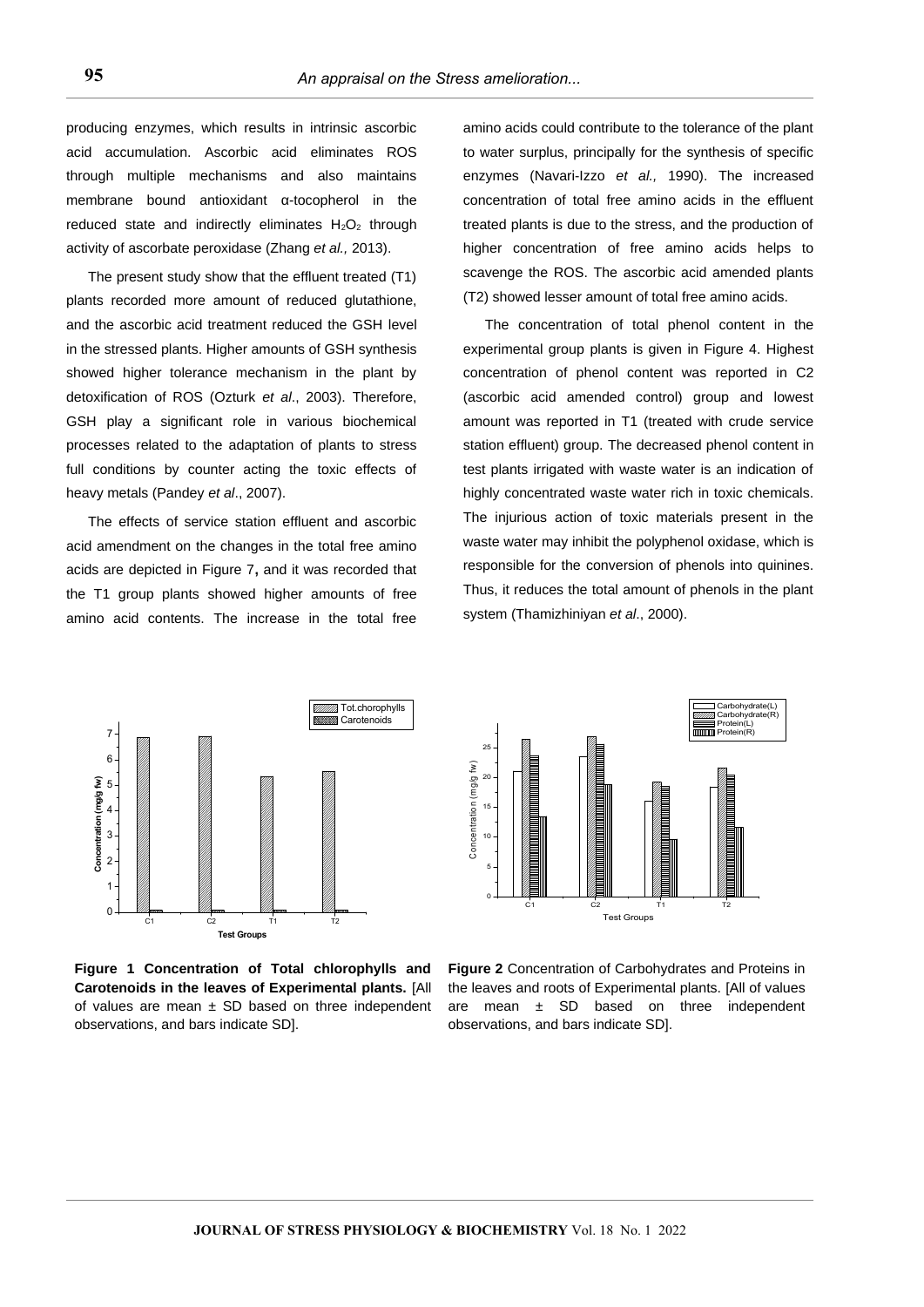35  $40$ 



**Figure 3(a)** Concentration of Total nitrogen and phosphorus in the leaves and roots of Experimental plants. [All of values are mean  $\pm$  SD based on three independent observations, and bars indicate SD].



**Figure 4** Concentarion of Malondialdehyde and phenol in the leaves and roots of Experimental plants. [All of values are mean  $\pm$  SD based on three independent observations, and bars indicate SD].



**Figure 6** Concentarion of Reduced Glutathione and Ascorbic acid in the leaves and roots of Experimental plants. [All of values are mean  $\pm$  SD based on three independent observations, and bars indicate SD].





the leaves and roots of Experimental plants. [All of values are mean  $\pm$  SD based on three independent observations, and bars indicate SD].







**Na(L) Na(R) K(L)**  $\overline{\Box\Box\Box}$  **K(R)**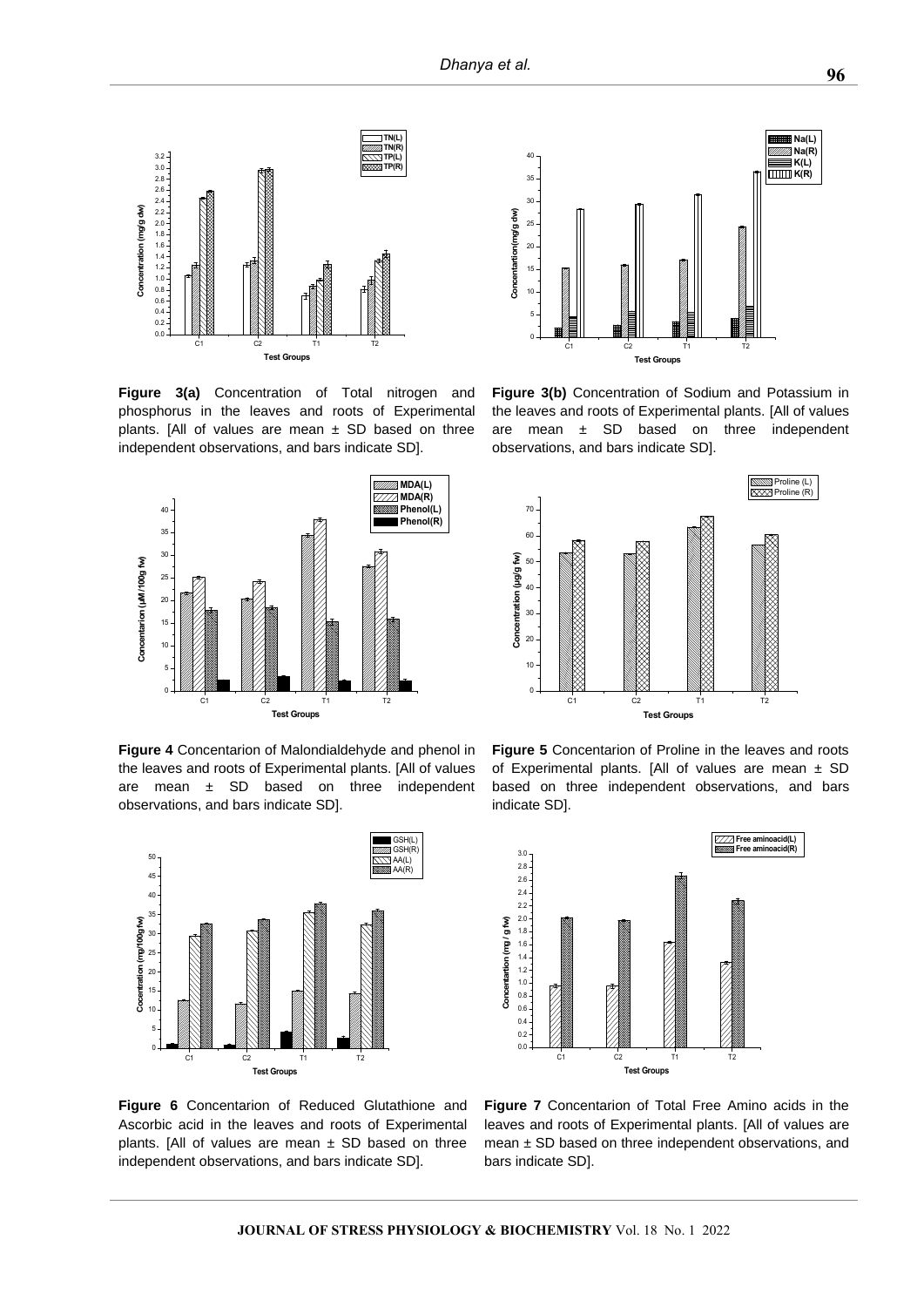|  |  | <b>Table. 1. Experimental Design</b> |  |
|--|--|--------------------------------------|--|
|--|--|--------------------------------------|--|

| <b>Test Groups</b> | <b>Treatments</b> |                                                                                                                          |  |
|--------------------|-------------------|--------------------------------------------------------------------------------------------------------------------------|--|
|                    | Up to 90 days     | Up to 105 days                                                                                                           |  |
| C <sub>1</sub>     | Tap Water (15 L)  | Tap Water (15 L)                                                                                                         |  |
| C <sub>2</sub>     | Tap Water (15 L)  | Tap Water (15L) + Ascorbic acid 100mg/10mL Distilled water on<br>alternate days for last 15 days                         |  |
| Τ1                 | Tap Water (15 L)  | Automobile service station effluent (15 L)                                                                               |  |
| Т2                 | Tap Water (15 L)  | Automobile service station effluent (15L)+Ascorbic acid 100mg/10mL<br>Distilled water on alternate days for last 15 days |  |

**Table II.** Chemical characteristics of Effluent before and after treatment

| <b>Parameters</b>                                | <b>Before</b><br>treatment | After<br>treatment |                                  | <b>Percentage Removal</b> | <b>Percentage Removal</b>         |
|--------------------------------------------------|----------------------------|--------------------|----------------------------------|---------------------------|-----------------------------------|
|                                                  | <b>Effluent</b>            | <b>Effluent</b>    | <b>Effluent+Ascorbic</b><br>acid | <b>Effluent</b>           | <b>Effluent +Ascorbic</b><br>acid |
| TDS (mg $L^{-1}$ )                               | 62406                      | 5156.48            | 2221.2                           | 91.7372                   | 96.4407                           |
| BOD (mg $L^{-1}$ )                               | 11.62                      | 3.60               | 2.76                             | 69.0189                   | 76.2478                           |
| COD (mg $L^{-1}$ )                               | 740                        | 206.02             | 192.33                           | 72.1595                   | 74.0095                           |
| $NO3-N$ (mg L <sup>-1</sup> )                    | 0.68                       | 0.17               | 0.16                             | 75                        | 76.4706                           |
| $NO2-N$ (mg L <sup>-1</sup> )                    | 0.02                       | <b>BDL</b>         | <b>BDL</b>                       | 100                       | 100                               |
| TN (mg $L^{-1}$ )                                | 14.6                       | 7.11               | 6.86                             | 51.3014                   | 53.0137                           |
| $NH_4-N$ (mg $L^{-1}$ )                          | 6.4                        | 3.14               | 3.03                             | 50.9375                   | 52.6563                           |
| Inorganic<br><b>Phosphorus</b><br>(mg $L^{-1}$ ) | 2.47                       | 0.89               | 0.87                             | 63.9676                   | 64.7773                           |
| <b>Total Phosphorus</b><br>(mg $L^{-1}$ )        | 4.44                       | 1.43               | 1.40                             | 67.7928                   | 68.4685                           |
| <b>Oil and Grease</b><br>$(mg L-1)$              | 527.16                     | 120.83             | 111.18                           | 77.0791                   | 78.9096                           |
| Silicate (mg $L^{-1}$ )                          | 25.8                       | 14.21              | 13.77                            | 44.9225                   | 46.6279                           |
| Sulphate (mg $L^{-1}$ )                          | 172.6                      | 63.20              | 60.39                            | 63.3835                   | 65.0116                           |
| Chloride (mg $L^{-1}$ )                          | 184.9                      | 93.06              | 90.64                            | 49.6701                   | 50.9789                           |
| Ca (mg $L^{-1}$ as<br>$CaCO3$ )                  | 121.6                      | 48.06              | 46.18                            | 60.477                    | 62.023                            |
| Mg (mg $L^{-1}$ as<br>$CaCO3$ )                  | 75.5                       | 29.08              | 28.34                            | 61.4834                   | 62.4636                           |
| Na (mg $L^{-1}$ )                                | 437.5                      | 171.58             | 165.41                           | 60.7817                   | 62.192                            |
| K (mg $L^{-1}$ )                                 | 79.8                       | 33.19              | 30.58                            | 58.4085                   | 61.6792                           |
| Iron (mg $L^{-1}$ )                              | 10.6                       | 3.49               | 3.27                             | 67.0755                   | 69.1509                           |

BDL- Below Detectable Level.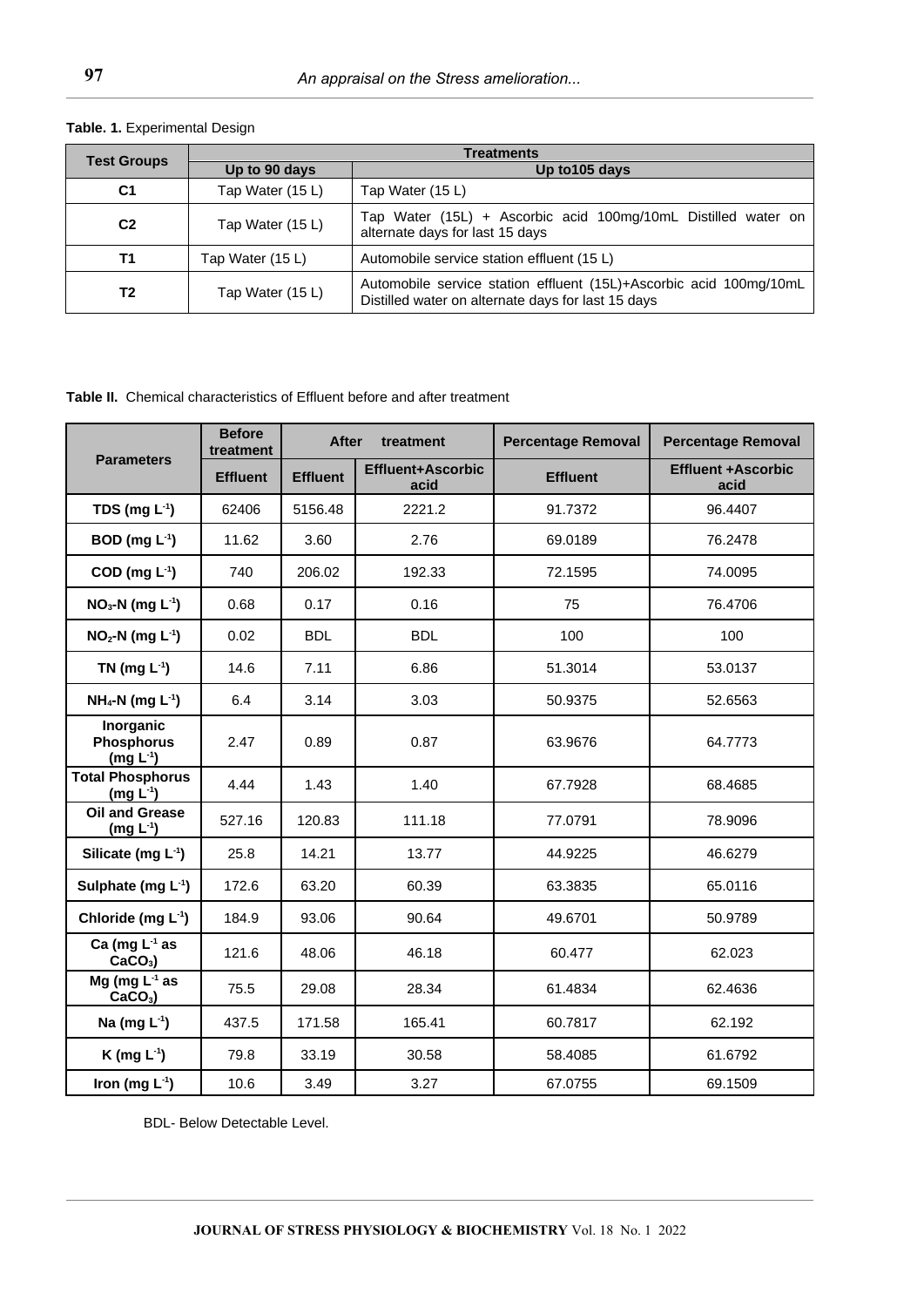| <b>Groups</b>  | <b>Plant Height (cm)</b> | Root Length (cm) | <b>Total Wet Biomass (g)</b> |
|----------------|--------------------------|------------------|------------------------------|
| C <sub>1</sub> | 169.7                    | 172.6            | 406.4                        |
| C <sub>2</sub> | 171.9                    | 173.8            | 417.5                        |
| Т1             | 153.5                    | 159.4            | 385.4                        |
| T 2            | 158.8                    | 166.1            | 396.5                        |

**Table. III.** Changes in the Plant Growth Parameters

# **CONCLUSION**

The present study reveals that the *Vetiveria zizanioides* (L.) Nash. is a good candidate for phytoremediation of service station effluent using root zone technology. More than 50% of the pollutants in the effluents were eliminated within 15 days treatment in constructed wetland. The effluent treatment to vetiver plants caused changes in the biochemical and physiological characteristics of the plants, and also it resulted in an increase in the concentration of lipid peroxidation product, malondialdehyde. The study also proved that ascorbic acid (Vitamin C) amendment helped to enhance the defence mechanism against the wastewater induced oxidative stress and associated biochemical changes, so that the pollutant removal efficiency of vetiver is also increased.

# **ACKNOWLEDGEMENT**

Authors acknowledge the financial support granted for this work by the Kerala State Council for Science Technology and Environment (KSCSTE), Thiruvananthapuram, Kerala.

# **CONFLICTS OF INTEREST**

The authors declare that they have no potential conflicts of interest.

# **REFERENCES**

- Al-Hakimi A. B.M. and Hamada A.M. (2011). Ascorbic acid, thiamine or salicylic acid induced changes in some physiological parameters in wheat grown under copper stress. Plant Prot. Sci. 47, 92–108.
- Annonymous. (2009). Eco-Friendly and Non Energy Intensive Technologies for Waste Water Treatment, Eco-Housing Assessment Criteria - Version II, Implemented under Eco-housing Mainstreaming Partnership by IIEC with funding support from USAID, Annexure 6, 1-12.

APHA. (2012). Standard Methods for the Examination of

Water and Wastewater, 22<sup>nd</sup> ed., APHA- AWWA-WEF. Washington, DC.

- Balakhnina, T.K., Kosohryukhov, A.A., Ivanov, A.A. and Kreslavskil. V., D. (2004). Toxic responses of Cd in higher plants. J. Environ. Biol. 13, 214-215.
- Billore, S. K., Ram, H., Singh, N., Thomas, R., Nelson, R. M. and Pare, B. (2002). Treatment performance Evaluation of Surfactant removal from domestic wastewater in a tropical horizontal subsurface constructed wetland. *In*: Proceedings of the International Conference on Wetland systems for water pollution control, Dar-es Salaam, Tanzania. 16-19.
- Conklin, P.L. (2001). Recent advances in the role and biosynthesis of ASA in plants. Plant Cell Environ. 24, 383-394.
- Devi, S. R. and Prasad M. N. V. (2005). Antioxidant capacity of *Bracssica juncea* plant exposed to elevated levels of copper. Russ. J. Plant Physiol. 52, 205- 208.
- Dhanya, G. and Jaya, D.S. (2011). Evaluation of Growth Response and Oxidative Stress Biomarkers in Vetiver grass used for the Remediation of Contaminated Soils. *Res. J.Chem. Environ.* 15 (2), 1-9.
- Dhanya,G., Jaya, D.S. 2012. Protective effect of ascorbic acid on cadmium induced toxicity in cluster bean *Cyamopsis tetragonoloba*. L. Taub plants. The Ecoscan, 6(3), 119-124.
- Dietz, K.-J., Kr€amer, U. and Baier, M. (1999). Free radicals and reactive oxygen species ROS as mediators of damage during heavy metal stress. In: Prasad, M.N.V., Hagemeyer,J. Eds., Heavy Metal Stress in Plants: Molecules to Ecosystem. Springer*-*Verlag, 73–97.
- EPA (2002). The Environment Protection Act- 2002.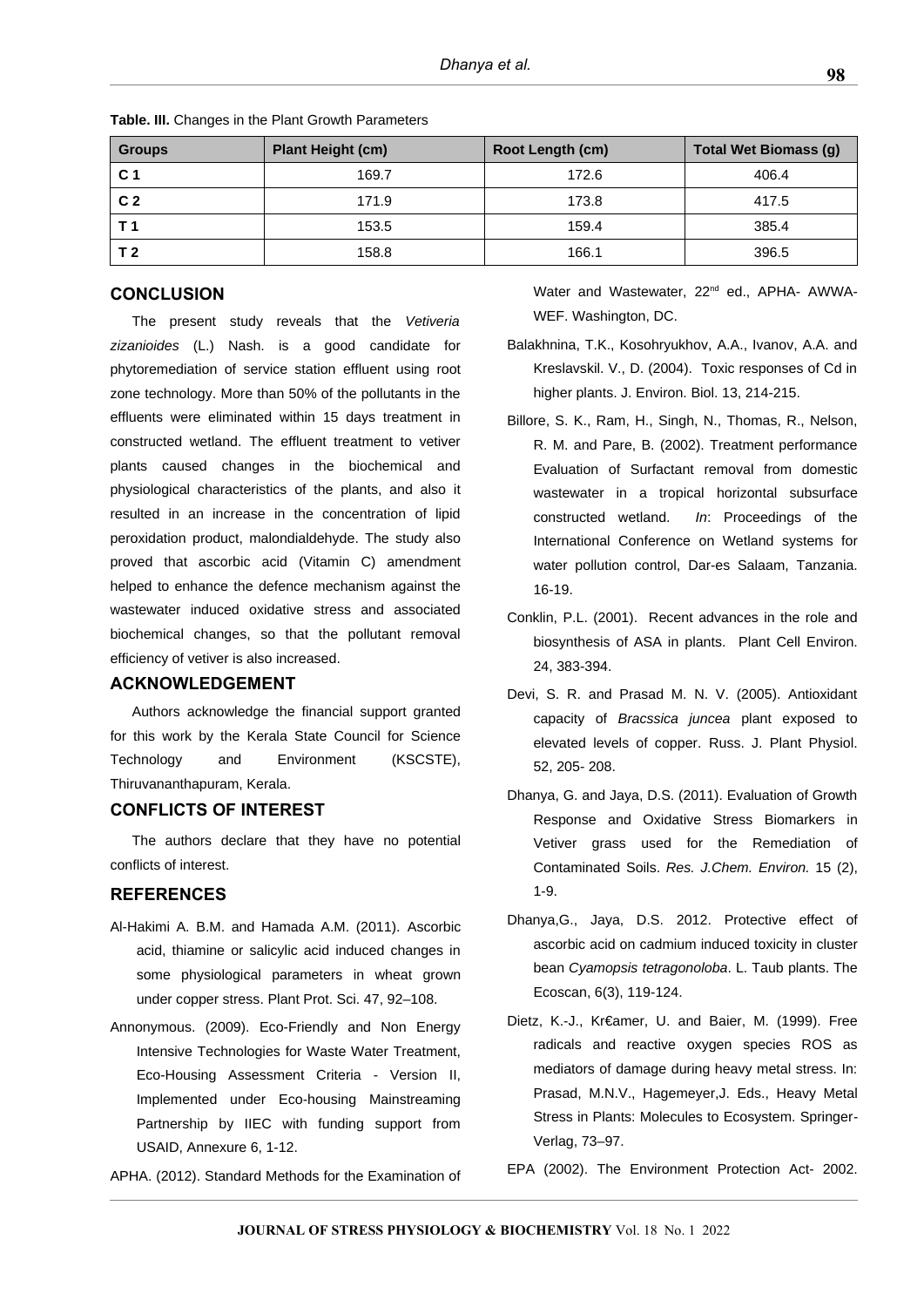Standards for Effluent Discharge Regulations. General Notice. No. 44 of 2003.

- Ezhili, N. Manikandan, R. and Venkatachalam, P. (2012). Effects of phosphorus on physiological, photosynthetic pigments and oxidative status in Vetiver grass (*Vetiveria zizanioides* L). under lead Pb treatment. *In:* Proceedings of International Conference on Biotechnology, Biological and Biosystems Engineering (ICBBBE 2012) December 18-19, 2012 Phuket Thailand.
- Graham, P. H. and Vance, C. P. (2003). Legumes: importance and constraints to greater use. Plant Physiol*.* 131 (3), 872–877.
- Gupta, P.K. (1999). Soil, plant, water and fertilizer analysis, Agro Botanica Publishers and distributors, Bikaner, India, pp. 438.
- Hoffmann, H., Platzer, I,C., Winker, I. M. and Muench, E. (2011). Technology review of constructed wetlands-Subsurface flow constructed wetlands for greywater and domestic wastewater treatment. Internationale Zusammenarbeit (GIZ) GmbH Sustainable sanitation - Ecosan program, Eschborn, Germany.
- Imevbore, A.A.A. and Adeyemi, S.A. (1981). Environmental monitoring in relation to pollution and control of oil pollution. In: Proceedings of the seminar on the petroleum industry and the Nigerian environment, 6, 135-142.
- Khan, T. A., Mazid, M. and Mohammad, F. (2011). A review of ascorbic acid potentialities against oxidative stress induced in plants, J*.* Agrobiol*.* 28(2), 97–111.
- Koottatep, T., Polprasert, C. and Oanh, N. K. (2010). Design considerations of constructed wetlands for Septage treatment at the ait pilot plant. Asian Institute of Technology Bangkok, Thailand – Urban Environment, Engineering & Managament Program.
- Luna, C. M., Gonzalez,V. S. and Trippi,V. S. (1994). Oxidative damage caused by excess Copper in Oat leaves. Plant Cell. Physiol*.* 35(1), 11-15.
- Matysik, J., Alia, Bhalu, B. and Mohanty, P. (2002). Molecular mechanisms of quenching of reactive oxygen species by proline under stress in plants.

Curr*.*Sci*.* 82(5), 525-532.

- Meloni Da, Oliva Ma, Martinez Ca and Cambraia, J. (2003). Photosynthesis and activity of superoxide dismutase, peroxidase and glutathione reductase in cotton under salt stress. Environ. Exper. Bot. 49, 69–76.
- Nagajyoti, P.C., Dinakar, N., Suresh, S.,Udaykiran, Y., Suresh,C. and Damodharam, T. (2009). Effect of industrial effluent on the morphological parameters and chlorophyll content of green gram (*Phaseolus aureus* Roxb.). J. Exp. Biol*.* 303, 385-388.
- Navari-Izzo, F., Quartacci, M.F. and Izzo, R. (1990). Water-Stress Induced Changes in Protein and Free Amino Acids in Field-Grown Maize and Sunflower. Plant Physiol. Biochem*.* 28:531-537.
- Nishikimi, M. and Yagi, K. (1996). Biochemistry and molecular biology of ascorbic acid biosynthesis. Subcell. Biochem. 25, 17–39.
- Ozturk, L.K., Eker, S. and Ozku Hu. (2003). Effect of Cd on growth and concentrations of Cd, ASA and sal phydryl groups in Drum wheat cultivars. Turk. J. Agric. For. 27, 161-168.
- Pandey.S., Gupta, K. and Mukharjee, A.K. (2007). Impact of Cadmium and Pb on *Catheranthus roseas* – A phytoremediation study. J. Environ. Biol. 28(3), 655-662.
- Raman N.S. and Devotte, S. (2006). Hand book of Indian Environmental Standards. National Environmental and Engineering Research Institute, Nagpur.
- Reed, S. C., Crites, R. W. and Middle Brookes, E. J. (1995). Natural systems for waste management and Treatment. Mc. Graw. Hill Inc., 430.
- Sadasivam, S. and Manickam, A. (1996). Biochemical methods. New Age International Publishers, New Delhi, 110.
- Shaddad, L.M.A., Radi, A.F., Abdul-Rahman, A.M. and Azooz, A. (1990). Response of seeds of *Lupines termis* and *Vicia faba* to interactive effect of salinity and ascorbic acid or pyridoxine. Plant Soil. 122, 177-183.
- Shivhare, N. and Roy, M. (2013). Gravel Bed